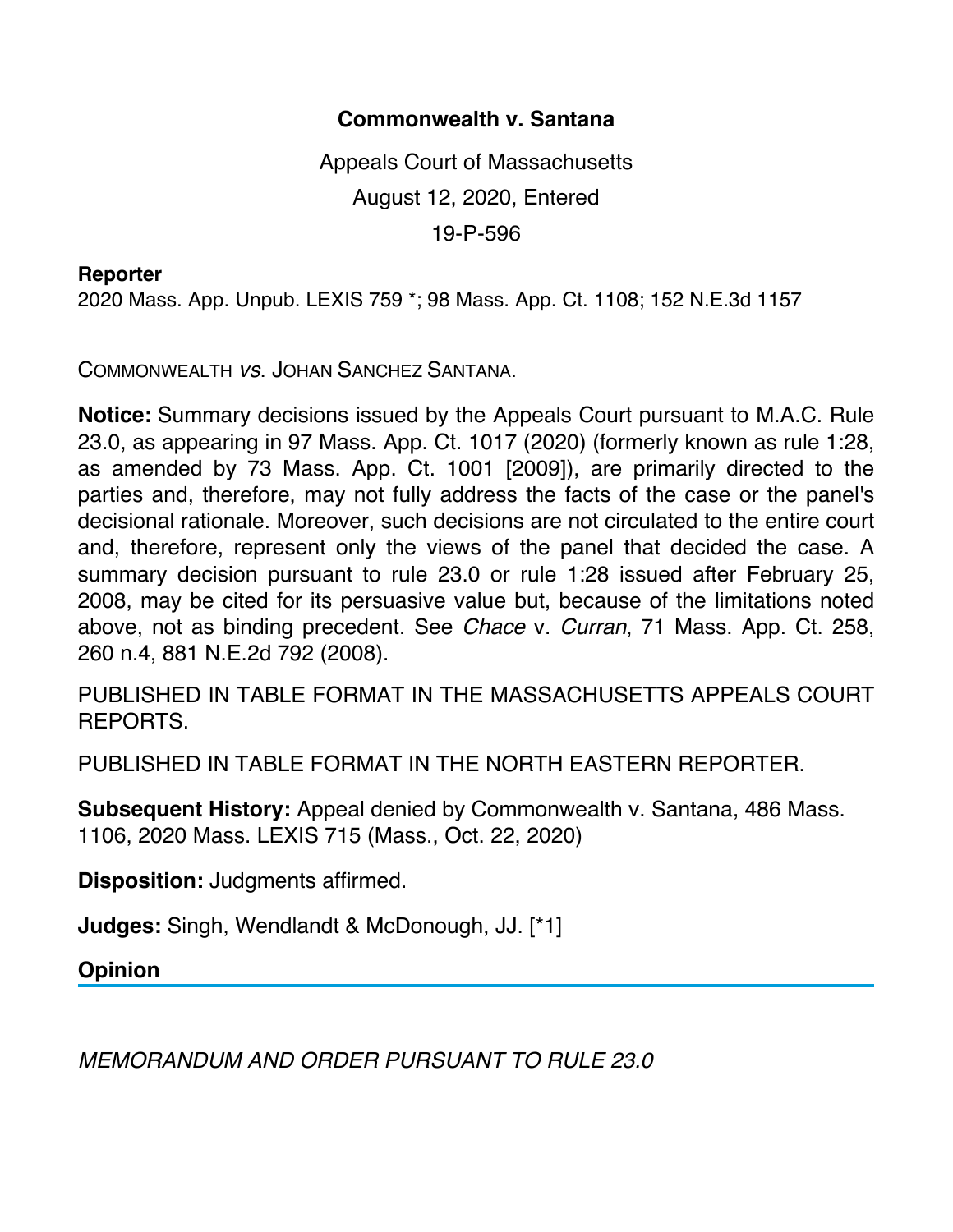After a jury trial on indictments arising from a shooting involving multiple parties, the defendant was convicted of six firearm-related charges.1 During the defendant's trial, the judge allowed the Commonwealth's request to have the jury view the defendant standing next to an individual for comparison with two individuals in a video admitted at trial. On appeal, the defendant argues that the judge erred in permitting the in-court viewing and that he was prejudiced as a result. We affirm.

*Background*. On the afternoon of Friday, May 6, 2016, a shooting occurred outside a barber shop in Lynn. The shop's security camera video recording (video) captured images of a first individual in front of the barber shop shooting a gun into the street and then backing into the front door of the barber shop briefly before returning outside to continue shooting. The video then showed a second individual from within the barber shop follow the shooter out and join the shooter; the second individual also discharged a gun into the street. A bullet came through the glass pane of the storefront, sending barber shop patrons running for cover. [\*2] Also caught in the cross-fire were three men inside of a car that was stopped in front of the barber shop, which separated the shooting parties.

The Commonwealth's trial theory was that an unknown person outside the barber shop began shooting and that two individuals, who had been inside the barber shop earlier, returned fire. The focus of the trial was the identification of the first and second shooters who appeared in the video footage. A witness identified Miguel Mantilla as the first shooter and the defendant as the second shooter seen in the video.2 The witness was familiar with both men, as they had been his roommates at the time of the incident. Moreover, the witness was at the barber shop getting a haircut at the time of the shooting. An additional witness who was familiar with the defendant from school days, and who had been at the barber shop earlier that day, identified the defendant as the second shooter in the video.<sup>3</sup>

In addition to the witness identifications of the shooters in the video, the Commonwealth obtained deoxyribonucleic acid (DNA) evidence in order to identify them. About one hundred yards away from the barber shop, police recovered a

<sup>1</sup> Carrying a firearm without a license (G. L. c. 269, § 10 [*a*]), carrying a loaded firearm without a license (G. L. c. 269, § 10 [*n*]), discharging a firearm within 500 feet of a building (G. L. c. 269, § 12E), and three counts of assault by means of a dangerous weapon (gun) (G. L. c. 265, § 15B [*b*]). An indictment for unlawful possession of ammunition (G. L. c. 269, § 10 [*h*] [1]) was earlier nolle prossed.

<sup>&</sup>lt;sup>2</sup>This witness testified pursuant to a cooperation agreement with the Commonwealth, a fact used by the defendant to try to impeach his credibility. Mantilla was also identified in the video by a police officer who was familiar with Mantilla from an unrelated investigation.

<sup>&</sup>lt;sup>3</sup> The defendant attempted to impeach this witness through his convictions of witness intimidation and drug distribution.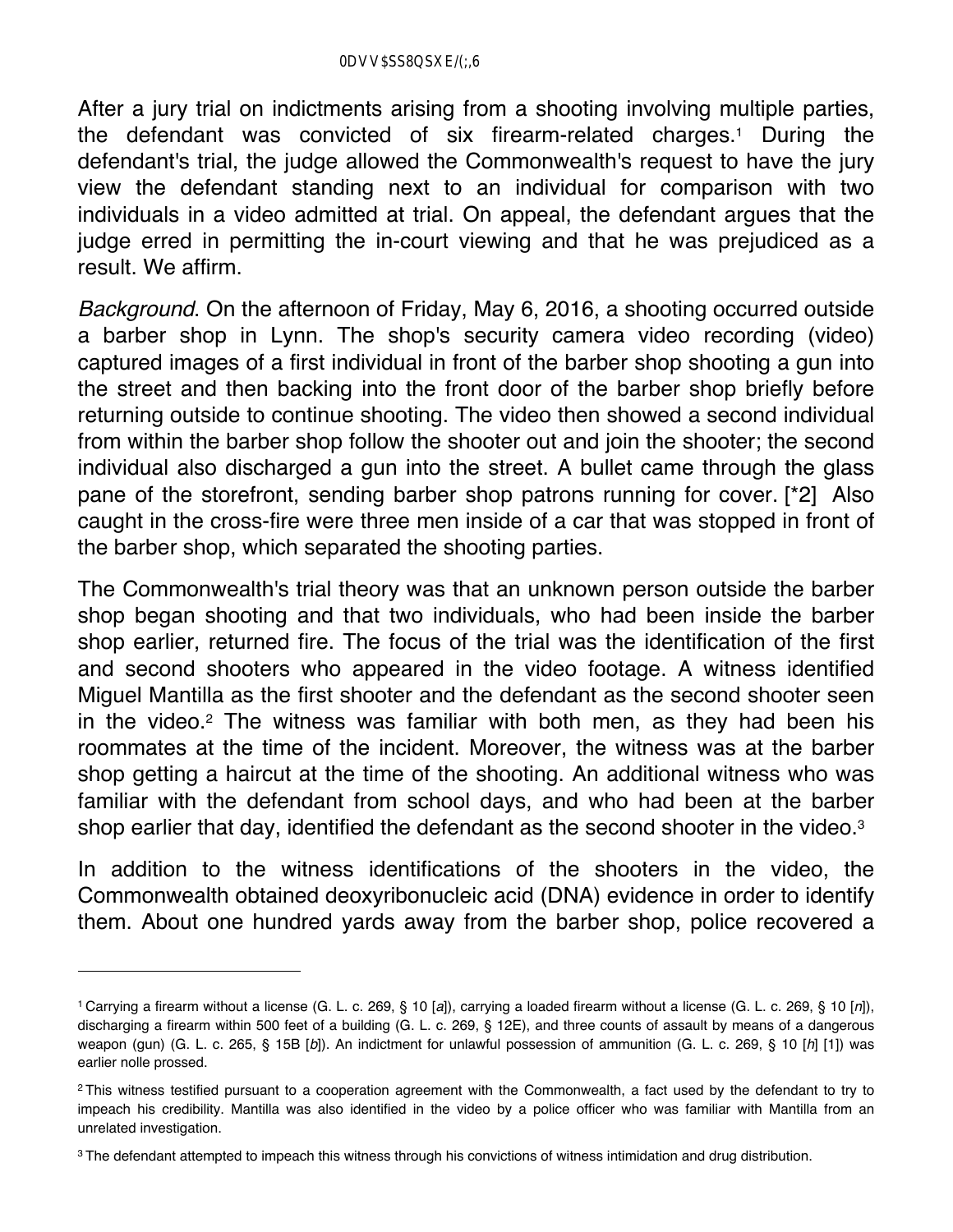gray hooded sweatshirt, like [\*3] the one worn by the first shooter in the video. DNA profiles were generated from the sweatshirt. Police then obtained saliva samples from individuals in order to generate DNA profiles for comparison. A State trooper testified and identified the individuals from whom he had obtained saliva samples as the defendant and Mantilla, who was also seated in the court room.4

Subsequently, the judge instructed the jury that he was going to ask both Mantilla and the defendant to stand before them and show their profiles so that the jury could compare their appearance in the court room with the individuals in the video and determine whether either one of them was one of the individuals in the video.<sup>5</sup> The judge then asked Mantilla to step forward, face the jury, and then turn left and right. As Mantilla remained standing, the judge asked the defendant to stand next to Mantilla and face the jury and then turn left and right. Both men were then excused to return to their respective seats. The judge then instructed the jury not to speculate about whether Mantilla had been charged and if so, how any such charges may have been resolved. He further advised that Mantilla's status was irrelevant to the issue [\*4] whether the Commonwealth had proved its case against the defendant beyond a reasonable doubt.6

*Discussion*. The defendant contends that the judge erred in permitting the jury to view the defendant next to Mantilla in the court room because the comparison had little probative value but substantial risk of prejudice to the defendant. He argues that Mantilla's role as the first shooter was "conclusively proved" such that there was no purpose in having the jury compare him to the defendant, whom the Commonwealth sought to establish was the second shooter. On the other hand, he argues that the risk of "guilt by association" was great by the juxtaposition of Mantilla next to the defendant in the court room. We disagree.

A physical demonstration is permissible where it is "probative of the central issue at trial[,] . . . help[s] the jury better understand" oral testimony, and "assist[s] the jury in assessing [a witness's] credibility and determining the relative weight of his testimony." *Commonwealth* v. *McGee*, 469 Mass. 1, 9-11, 11 N.E.3d 1043 (2014). "The permission to perform or make experiments or illustrations in the presence of the jury rest[s] in the sound judicial discretion of the . . . judge." *Id.* at 9, quoting *Commonwealth* v. *Noxon*, 319 Mass. 495, 541-542, 66 N.E.2d 814 (1946). In

<sup>4</sup> Testing concluded that Mantilla was a "major male contributor" to the DNA on the sweatshirt.

<sup>5</sup> The viewing was prompted by the Commonwealth's request and over the objection of the defendant.

<sup>&</sup>lt;sup>6</sup> The record reflects that Mantilla had been sentenced and was in custody at the time of his appearance at the defendant's trial. Nevertheless, he appeared in plain clothes, without restraints, and without additional security surrounding him.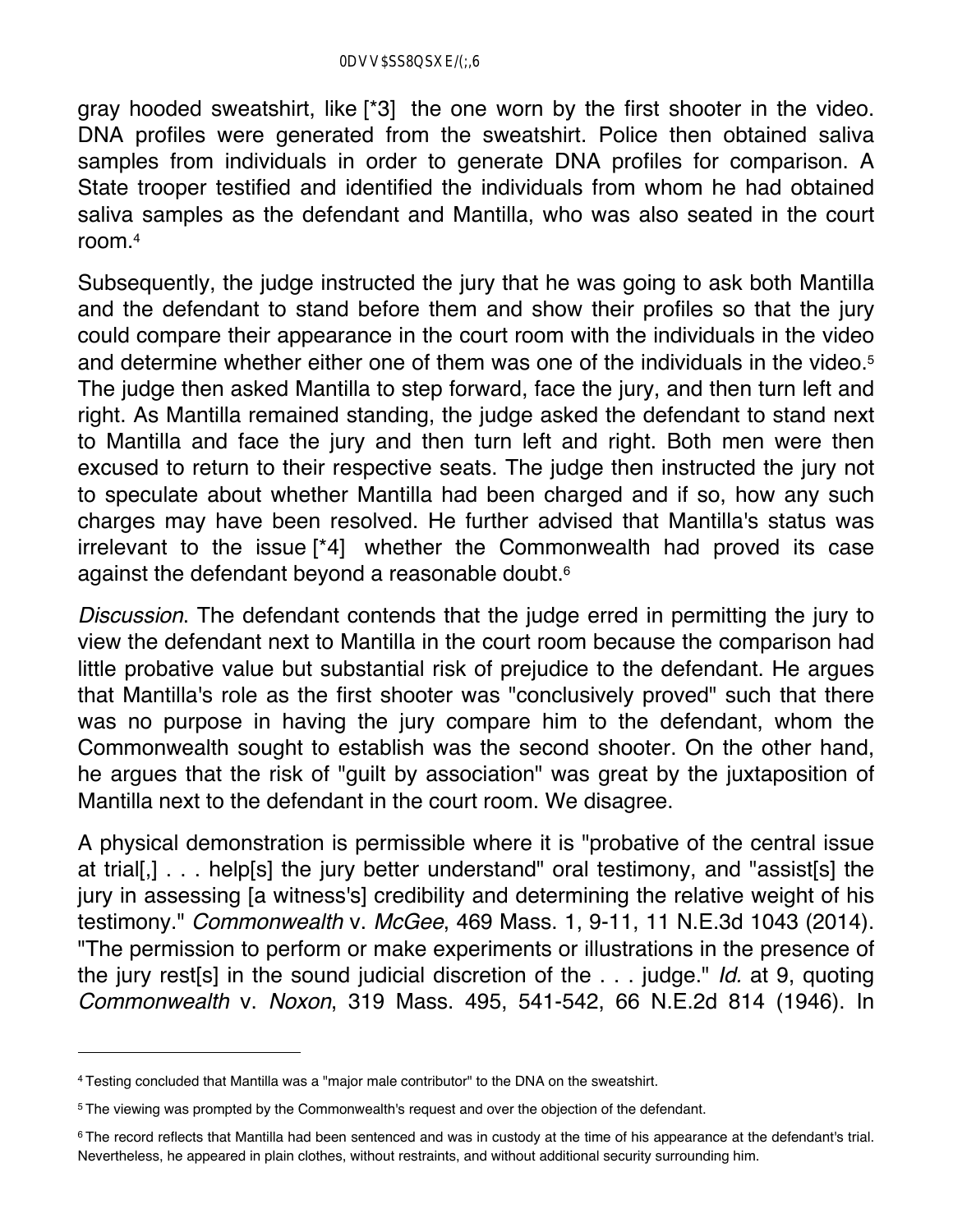reviewing a trial judge's decision [\*5] to allow a demonstration for an abuse of discretion, we "will not interfere with the judge's determination unless it is plainly wrong." *Commonwealth* v. *Hartnett*, 72 Mass. App. Ct. 467, 474, 892 N.E.2d 805 (2008).

Here, the Commonwealth proffered the court room comparison of the defendant and Mantilla to enable the jury to obtain an in-person view of the physical characteristics, in particular relative height, of the two in comparison to the two shooters in the security video. The identity of the shooters was the central issue in the case. Witnesses who were familiar with the defendant and Mantilla identified them by their appearance in the video. The ability to compare the appearance of Mantilla and the defendant together in the court room with the shooters in the video helped the jurors understand the testimony of these witnesses as well as assess their credibility and determine what weight to give their testimony.7 See *Commonwealth* v. *Poggi*, 53 Mass. App. Ct. 685, 688-689, 761 N.E.2d 983 (2002) (where case turned on identification, defendant entitled to reasonable opportunity to make best case by physical display in court).

Although the defendant contends that the court room view only bolstered evidence of Mantilla as the first shooter, a comparison of the relative heights of the defendant and Mantilla with that of the two individuals [\*6] depicted in the video was also probative of whether the defendant was the second shooter.<sup>8</sup> Therefore, the court room comparison was relevant. See *Commonwealth* v. *Snyder*, 475 Mass. 445, 456, 57 N.E.3d 976 (2016), citing *Commonwealth* v. *Carey*, 463 Mass. 378, 387, 974 N.E.2d 624 (2012) ("[t]o be relevant, evidence "must have a rational tendency to prove an issue in the case . . . or render a desired inference more probable than it would have been without it"). See also the note to § 401 of the Massachusetts Guide to Evidence (2020) ("The concept of relevance has two components: (1) the evidence must have some tendency [probative value] to prove or disprove a particular fact, and (2) that particular fact must be material to an issue [of consequence] in the case").

<sup>&</sup>lt;sup>7</sup> In permitting the court room view, the judge noted: "I don't think that a photograph is ever as adequate as actually seeing someone in person 3D, with all the angles that then provides." It was within the judge's discretion to conclude that the additional "angles" were helpful to the jury's assessment of whether the defendant was the person depicted as the second shooter standing next to the first shooter in the video.

<sup>&</sup>lt;sup>8</sup> In his reply brief, the defendant argues that the comparison of the height differential of two people in the court room with two individuals in a video was beyond the common knowledge and understanding of the jury and that expert evidence was required to enable them to come to any determination. This argument was not raised before the trial court. Nor was it raised in the defendant's principal brief. We do not consider arguments raised for the first in a reply brief. See *Commonwealth* v. *Stewart*, 460 Mass. 817, 831, 957 N.E.2d 712 (2011).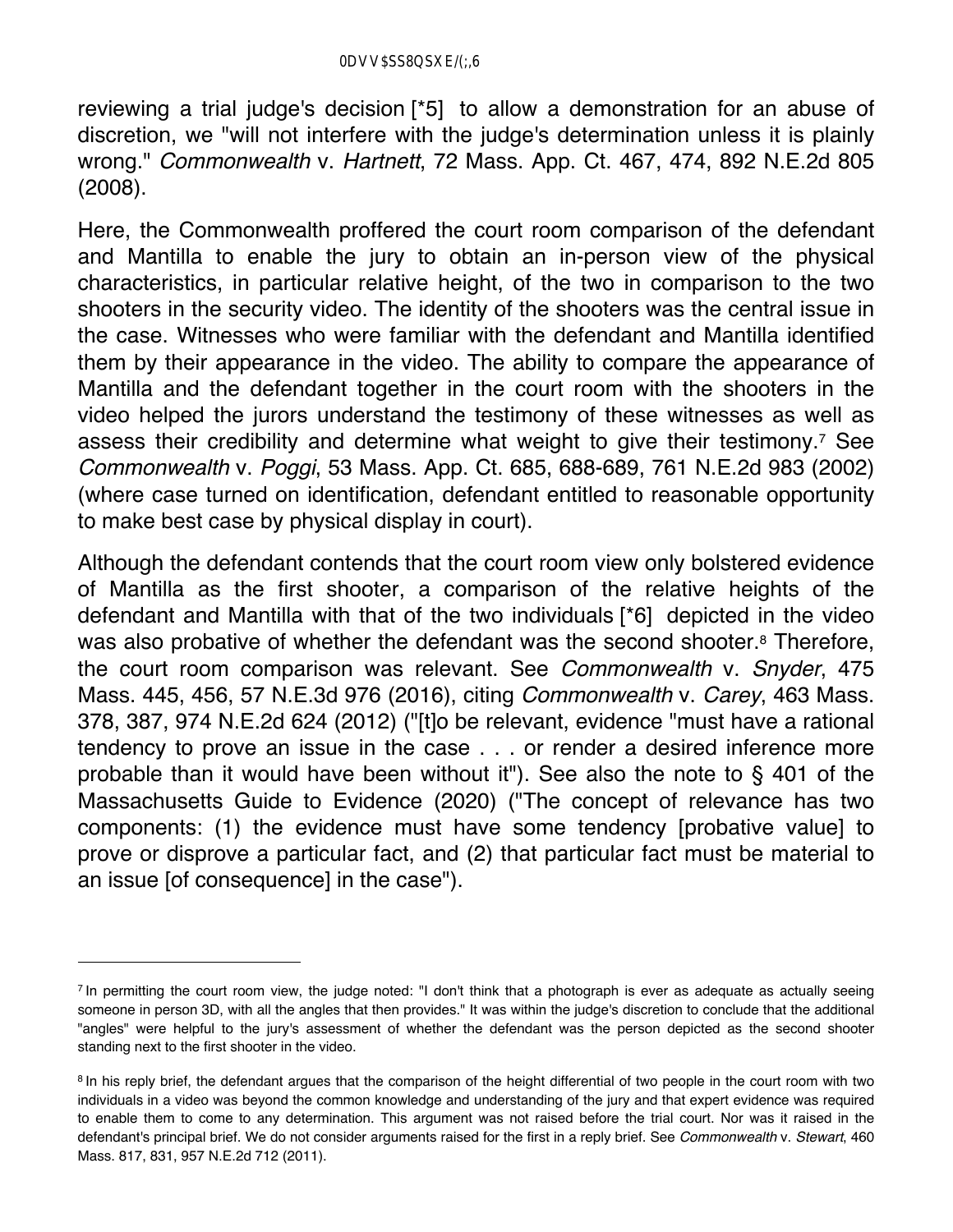The defendant contends that, even if the demonstration had some marginal probative value, it was outweighed by the prejudice of guilt by association with Mantilla. See *Commonwealth* v. *Rosario*, 444 Mass. 550, 557, 829 N.E.2d 1135 (2005) (relevant evidence may be excluded if its probative value is outweighed by risk of unfair prejudice). He argues that the Commonwealth's chief witness (who had identified both Mantilla and the defendant in the video) had been successfully impeached, and that the court room presentation served to rehabilitate the witness because he "correctly" identified Mantilla as the first shooter, thus suggesting [\*7] that the witness should be credited in his identification of the defendant as the second shooter. According to the defendant, the jury would presume the witness's identification of Mantilla to be correct because (1) the case against Mantilla was strong, and (2) the jurors would speculate that Mantilla had pleaded guilty.

Yet, even without the court room view, the jury could have determined that the case against Mantilla was strong, due in particular to DNA evidence, and on that basis could have credited the Commonwealth's chief witness's identification of the defendant, despite the defendant's impeachment of the witness. The greater risk presented by Mantilla's physical appearance at trial was jury speculation that he had pleaded guilty. The judge was cognizant of this danger, however, and he took appropriate measures to prevent it, including limiting jury instructions. See *McGee*, 469 Mass. at 12, citing *Commonwealth* v. *Auclair*, 444 Mass. 348, 358, 828 N.E.2d 471 (2005) (jury presumed to follow judge's instructions). Under the circumstances, we cannot say "the judge made 'a clear error of judgment in weighing' the factors relevant to the decision, . . . such that the decision [fell] outside the range of reasonable alternatives." *L.L.* v. *Commonwealth*, 470 Mass. 169, 185 n.27, 20 N.E.3d 930 (2014), quoting *Picciotto* v. *Continental Cas. Co.*, 512 F.3d 9, 15 (1st Cir. 2008).

Finally, we note that, even if [\*8] there had been error in the court room demonstration, we would conclude that the defendant was not prejudiced, as the case against the defendant was strong. See *Commonwealth* v. *Britto*, 433 Mass. 596, 610, 744 N.E.2d 1089 (2001) (strength of case relevant to prejudice inquiry). There was lengthy video of the activity within and just outside of the barber shop, including the shooting itself. The defendant's roommate, as well as a school acquaintance, identified the defendant in the video. Although the defendant attempted to impeach them, the jury had the video from which they could gauge the credibility of the identifications. See *Commonwealth* v. *Rosario*, 444 Mass. 550, 558-559, 829 N.E.2d 1135 (2005) ("proposed demonstration . . . was highly probative on the critical issue [of identification] in the case").

*Judgments affirmed*.